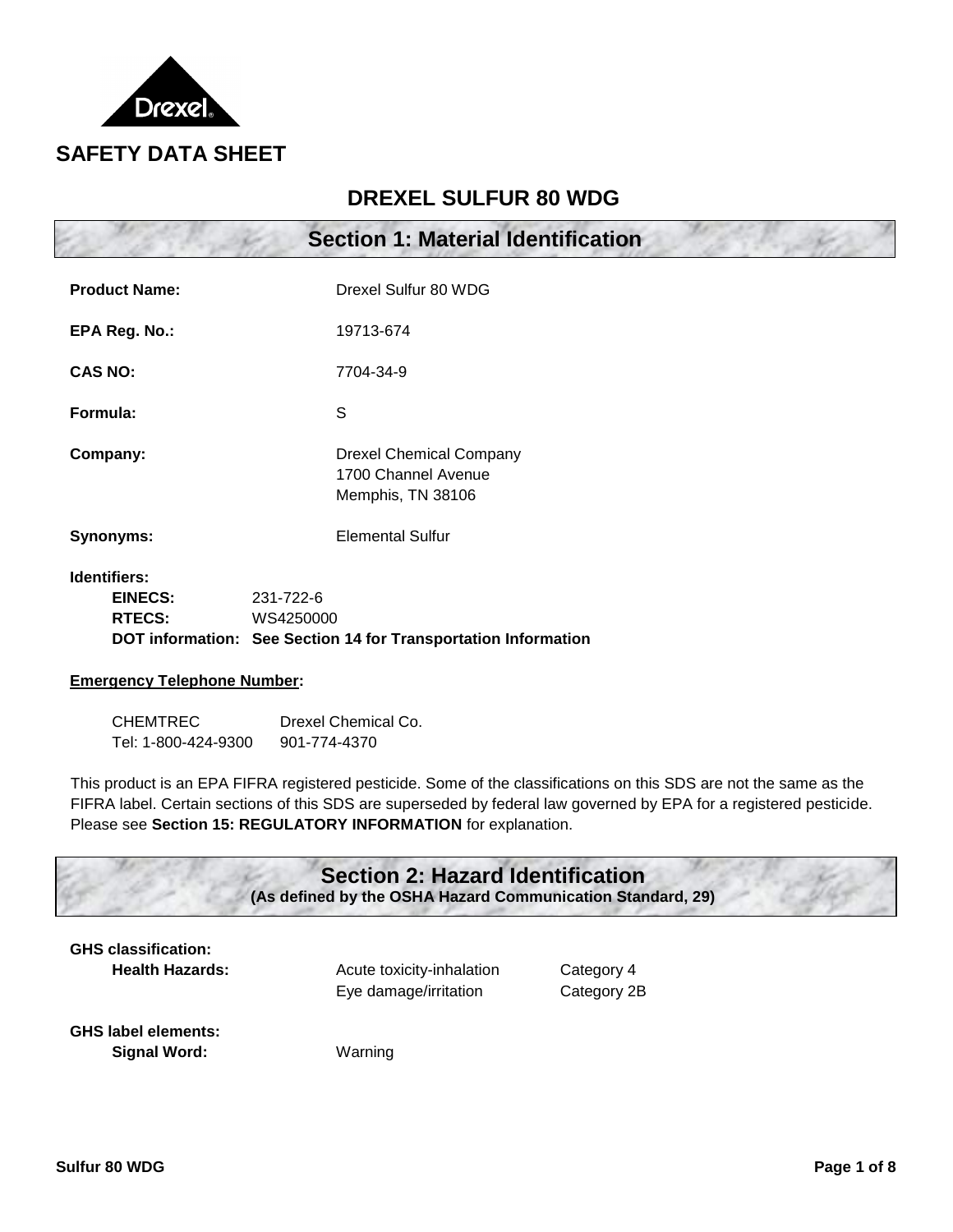

| <b>Hazard Statements:</b>        | Harmful if inhaled.<br>Causes eye irritation.                                                                                                                                                                                                                                                                                                                                                                                                                                                |  |  |
|----------------------------------|----------------------------------------------------------------------------------------------------------------------------------------------------------------------------------------------------------------------------------------------------------------------------------------------------------------------------------------------------------------------------------------------------------------------------------------------------------------------------------------------|--|--|
|                                  |                                                                                                                                                                                                                                                                                                                                                                                                                                                                                              |  |  |
| <b>Precautionary Statements:</b> |                                                                                                                                                                                                                                                                                                                                                                                                                                                                                              |  |  |
| <b>Prevention:</b>               | Avoid breathing dust or vapors. Use only outdoors or in well-ventilated area.<br>Wash exposed skin thoroughly after handling.<br>Wear eye protection/face protection.                                                                                                                                                                                                                                                                                                                        |  |  |
| <b>Response:</b>                 | If inhaled: Remove person to fresh air and keep comfortable for breathing. If<br>person is not breathing, call 911 or an ambulance, then give artificial respiration,<br>preferably mouth-to-mouth, if possible. Call a poison control center or doctor for<br>further treatment advice.<br>If in eyes: Rinse cautiously with water for several minutes. Remove contact<br>lenses, if present and easy to do. Continue rinsing. If eye irritation persists: Get<br>medical advice/attention. |  |  |
| Storage:                         | Store in a cool, dry, well ventilated and secure area designated specifically for<br>pesticides and away from heat sources.<br>Keep in original containers and keep containers closed when not in use.<br>Do not store in excessive heat. Do not store near children, food, foodstuffs, drugs<br>or potable water supplies.                                                                                                                                                                  |  |  |
| Disposal:                        | If wastes and/or containers cannot be disposed of according to the product label<br>directions, disposal of this material must be in accordance with your local or area<br>regulatory authorities.                                                                                                                                                                                                                                                                                           |  |  |

# **Section 3: Composition Information**

| <b>Components</b>       | <b>CAS No.:</b> | $%$ By Wt.: | <b>OSHA PEL:</b> | <b>ACGIH TLV:</b>   |
|-------------------------|-----------------|-------------|------------------|---------------------|
| Active Ingredient:      |                 |             |                  |                     |
| <b>Elemental Sulfur</b> | 7704-34-9       | 80.0%       | N/Av             | 5 mg/m <sup>3</sup> |
| Inert Ingredients:      | N/A             | 20.0%       | N/A              | N/A                 |

# **Section 4: First-Aid Measures**

**Eye Contact:** Hold eye open and rinse slowly and gently with water for 15 to 20 minutes. Remove contact lenses, if present, after the first 5 minutes, then continue rinsing eyes for at least 10 minutes. Obtain medical attention without delay, preferably from an ophthalmologist.

**If Swallowed:** Call a poison control center or doctor immediately for treatment advice. Wash mouth out with water then have person sip a glass of water if able to swallow. Do not induce vomiting unless told to do so by the poison control center or doctor. Do not give anything by mouth to an unconscious person. Have product label with you when calling a poison control center or doctor.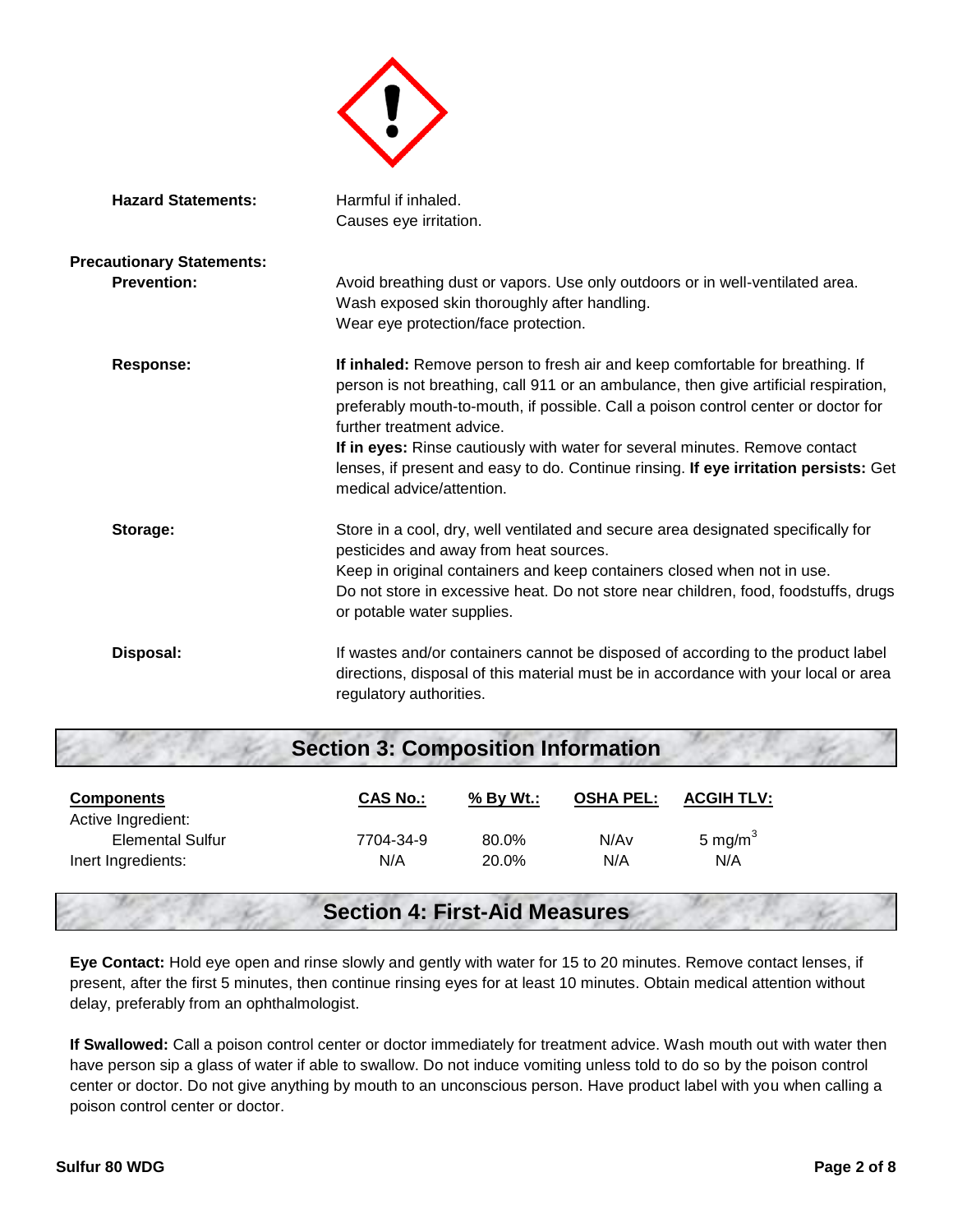**Skin Contact:** Immediately flush skin with plenty of soap and water while removing contaminated clothing and shoes. Get medical attention if symptoms occur. Wash clothing before reuse. Destroy contaminated leather items such as shoes, belts, and watchbands.

**If Inhaled:** Move person to fresh air. If person is not breathing, call 911 or an ambulance, then give artificial respiration, preferably mouth-to-mouth, if possible. Call a poison control center or doctor for further treatment advice.

**Note to Physician:** Treat symptomatically and supportively.

# **Section 5: Fire Fighting Measures**

**Fire Hazards:** Will ignite when exposed to heat, flame and other sources of ignition. Dusts may form explosive mixtures with air; avoid using heavy water streams. Thermal decomposition during a fire can produce fumes and irritating gases.

**Flammability classification (OSHA 29 CFR 1910.1200):** N/A **Flash point:** N/A **Lower flammable limit (% by volume):** N/Av **Upper flammable limit (% by volume):** N/Av

**Fire Fighting Procedures:** Keep people away. Isolate fire and deny unnecessary entry. Evacuate the area and fight the fire from upwind at a safe distance to avoid hazardous vapors or decomposition products. Cool containers with water if possible. Dike and collect fire-extinguishing water to prevent environmental damage and excessive waste runoff.

**Firefighting media:** Use foam, dry chemical, carbon dioxide, or water fog when fighting fires involving this product. Do not use water jet, as this may spread burning material. Contain all runoff.

#### **Special Protective Equipment for Firefighters:**

Wear positive-pressure self-contained breathing apparatus (SCBA) and protective firefighting clothing (includes firefighting helmet, coat, trousers, boots, and gloves). Use full face shield and operate in positive pressure mode. Avoid contact with this material during firefighting operations. If contact is likely, change to full chemical resistant firefighting clothing with self-contained breathing apparatus. If this is not available, wear full chemical resistant clothing with selfcontained breathing apparatus and fight fire from a remote location. For protective equipment in post-fire or non-fire clean-up situations, refer to the relevant sections.

**Hazardous Combustion Products:** Sulfur dioxide, hydrogen sulfide and other unknown hazardous materials.

#### **NFPA: Health: Flammability: Reactivity:**

**2 1 0**

**(Rating: 4-Extreme, 3-High, 2-Moderate, 1-Slight, 0-Insignificant)**

# **Section 6: Accidental Release Measures**

#### **Steps to be taken if Material is Released or Spilled:**

 Contain spilled material if possible. Small spills: Sweep up. Collect in suitable and properly labeled containers. Large spills: Contact Drexel Chemical Co. for clean-up assistance. See Section 13, Disposal Considerations, for additional information.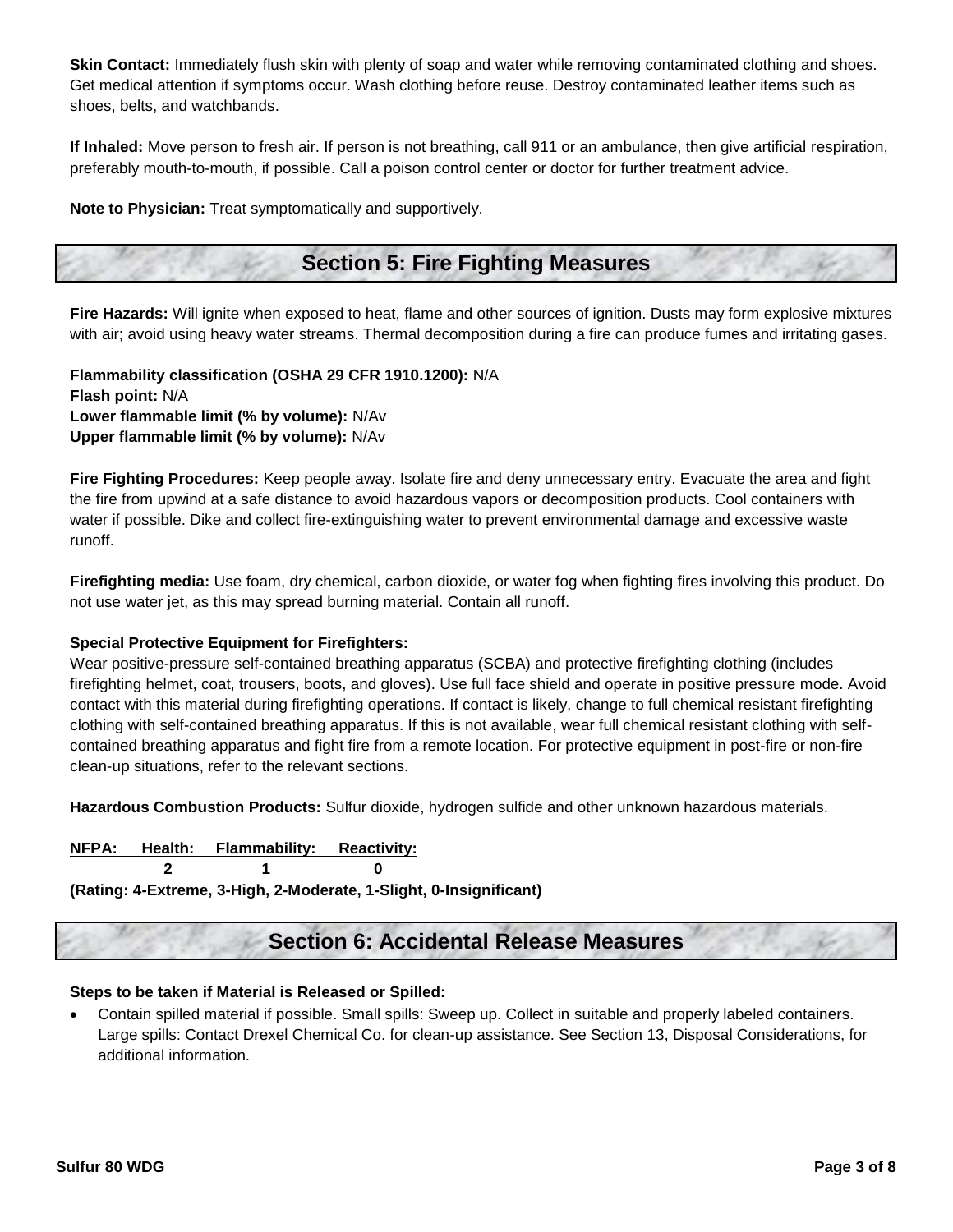#### **Personal Precautions:**

• Isolate area. Keep unnecessary and unprotected personnel from entering the area. Refer to Section 7, Handling, for additional precautionary measures. Ventilate area of spill. Use appropriate safety equipment. For additional information, refer to Section 8, Exposure Controls and Personal Protection.

**Environmental Precautions:** Prevent from entering into soil, ditches, sewers, waterways and/or groundwater. See Section 12, Ecological Information.

### **Section 7: Handling and Storage**

# **KEEP OUT OF REACH OF CHILDREN**

- **Handling: General Handling:** Minimize dusting. Avoid contact with eyes, skin, and clothing. Wash thoroughly after handling. Do not swallow. Avoid breathing dust. Use with adequate ventilation. Wear long-sleeved shirt, long pants and shoes with socks when handling. Keep away from heat, sparks and flame. See Section 8, Exposure Controls and Personal Protection.
- **Storage:** Store in a cool, dry, ventilated and secure area designated specifically for pesticides and away from heat sources. Keep in original containers and keep containers closed when not in use. Do not store in excessive heat. Do not store near children, food, foodstuffs, drugs or potable water supplies.

# **Section 8: Exposure Controls / Personal Protection**

**Exposure Limits: TLV Elemental Sulfur 5 mg/m<sup>3</sup>** 

#### **Personal Protection:**

**Eye/Face Protection:** Wear dust mask or NIOSH approved respirator to prevent breathing dust. If using a full face shield, always use safety glasses or goggles along with the face shield to ensure adequate protection of the eyes.

**Skin Protection:** Wear long-sleeved shirt, long pants and shoes with socks. Selection of specific items such as face shield, boots, apron, or full body suit will depend on the task. Safety shower should be located in immediate work area. Remove contaminated clothing immediately, wash skin area with soap and water, and launder clothing before reuse or dispose of properly. Items which cannot be decontaminated, such as shoes, belts and watchbands, should be removed and disposed of properly.

**Hand protection:** Use gloves chemically resistant to this material. Examples of preferred glove barrier materials include: Neoprene, Nitrile/butadiene rubber ("nitrile" or "NBR") or Polyvinyl chloride ("PVC" or "vinyl").

**Respiratory Protection:** Respiratory protection should be worn when there is a potential to exceed the exposure limit requirements or guidelines. When handling in enclosed areas, when large quantities of dust are generated or prolonged exposure is possible in excess of the TLV, use a respirator with either an organic vapor-removing cartridge with a prefilter approved for pesticides (MSHA/NIOSH approval number prefix TC-23C) or a canister approved for pesticides (MSHA/NIOSH approval number prefix TC-14G).

**Ingestion:** Avoid ingestion of even very small amounts; do not consume or store food or tobacco in the work area; wash hands and face before smoking or eating.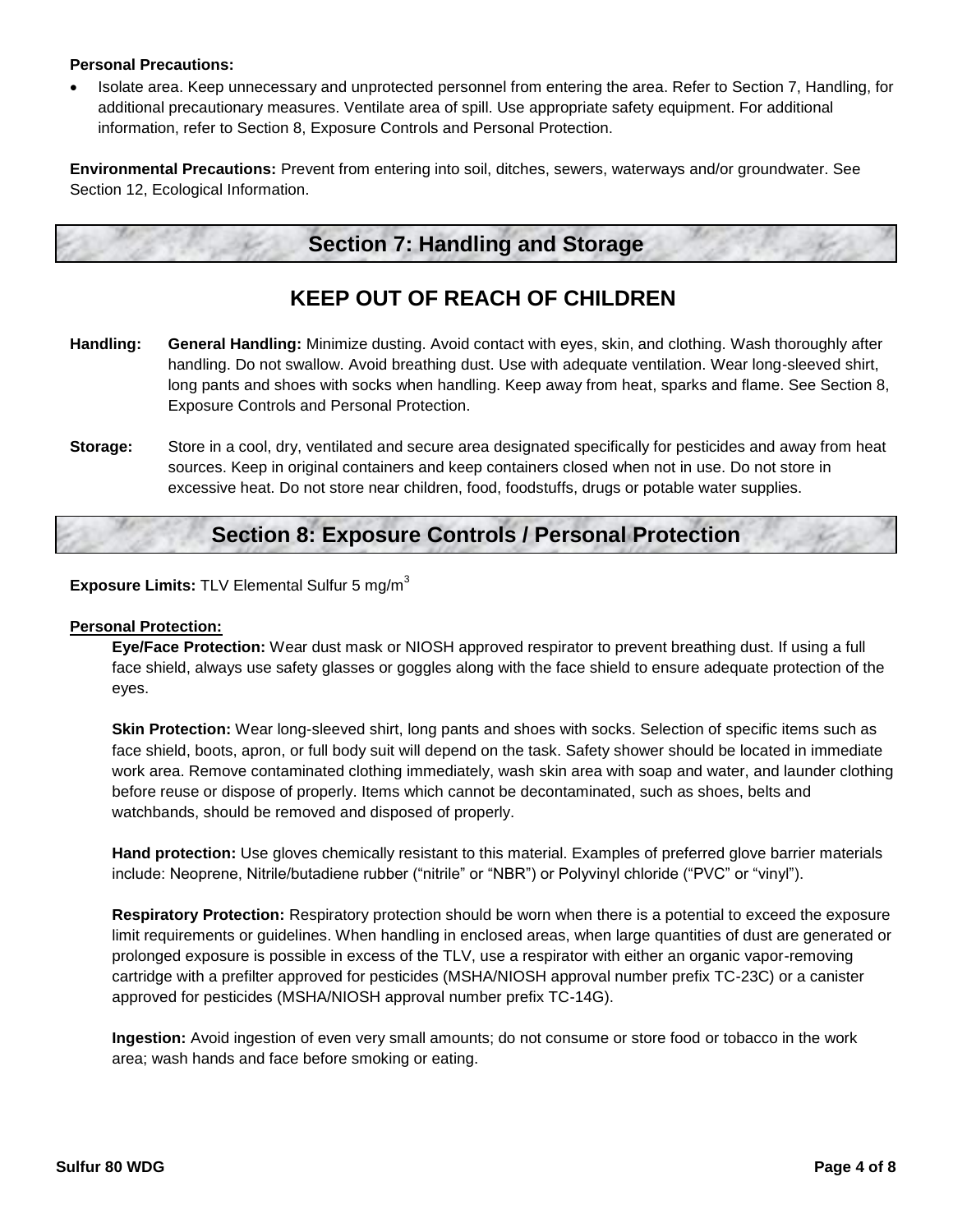#### **Engineering Controls:**

**Ventilation:** When handling this product proper ventilation is required to maintain exposure below the TLV. Ventilate all transport vehicles prior to unloading. Facilities storing or utilizing this material should be equipped with an eyewash facility and safety shower.

# **Section 9: Physical and Chemical Properties**

| Appearance:                                   | Yellow solid      |  |
|-----------------------------------------------|-------------------|--|
| Odor:                                         | Sulfur            |  |
| Odor threshold:                               | N/Av              |  |
| pH:                                           | Neutral @ 5%      |  |
| <b>Melting point/freezing point:</b>          | N/A               |  |
| Solubility in water (wt. %):                  | N/Av              |  |
| <b>Boiling point:</b>                         | N/A               |  |
| <b>Flash Point:</b>                           | N/A               |  |
| <b>Evaporation rate:</b>                      | N/Av              |  |
| Flammability (solid, gas):                    | <b>Disperses</b>  |  |
| Upper/lower flammability or explosive limits: | N/Av              |  |
| Vapor Pressure (mmHg):                        | Negligible        |  |
| Vapor density:                                | N/A               |  |
| <b>Bulk density:</b>                          | 28.5 lbs./ft. $3$ |  |
| Partition coefficient: n-octanol/water:       | N/Av              |  |
| Auto-ignition temperature:                    | N/Av              |  |
| <b>Decomposition temperature:</b>             | N/Av              |  |
| <b>Viscosity:</b>                             | N/A               |  |
| <b>Explosive properties:</b>                  | N/Av              |  |
| % Volatiles                                   | N/A               |  |

# **Section 10: Stability and Reactivity**

**Stability/Instability:** Stable at room temperature in closed containers under normal storage and handling conditions.

**Conditions to Avoid:** High temperatures, sparks, flame and other sources of ignition, and dust generation.

**Incompatible Materials:** Avoid contact with strong oxidizing agents.

**Hazardous Polymerization:** Will not occur

**Thermal Decomposition:** Decomposition products can include but are not limited to: Sulfur oxides (including sulfur dioxide) and hydrogen sulfide.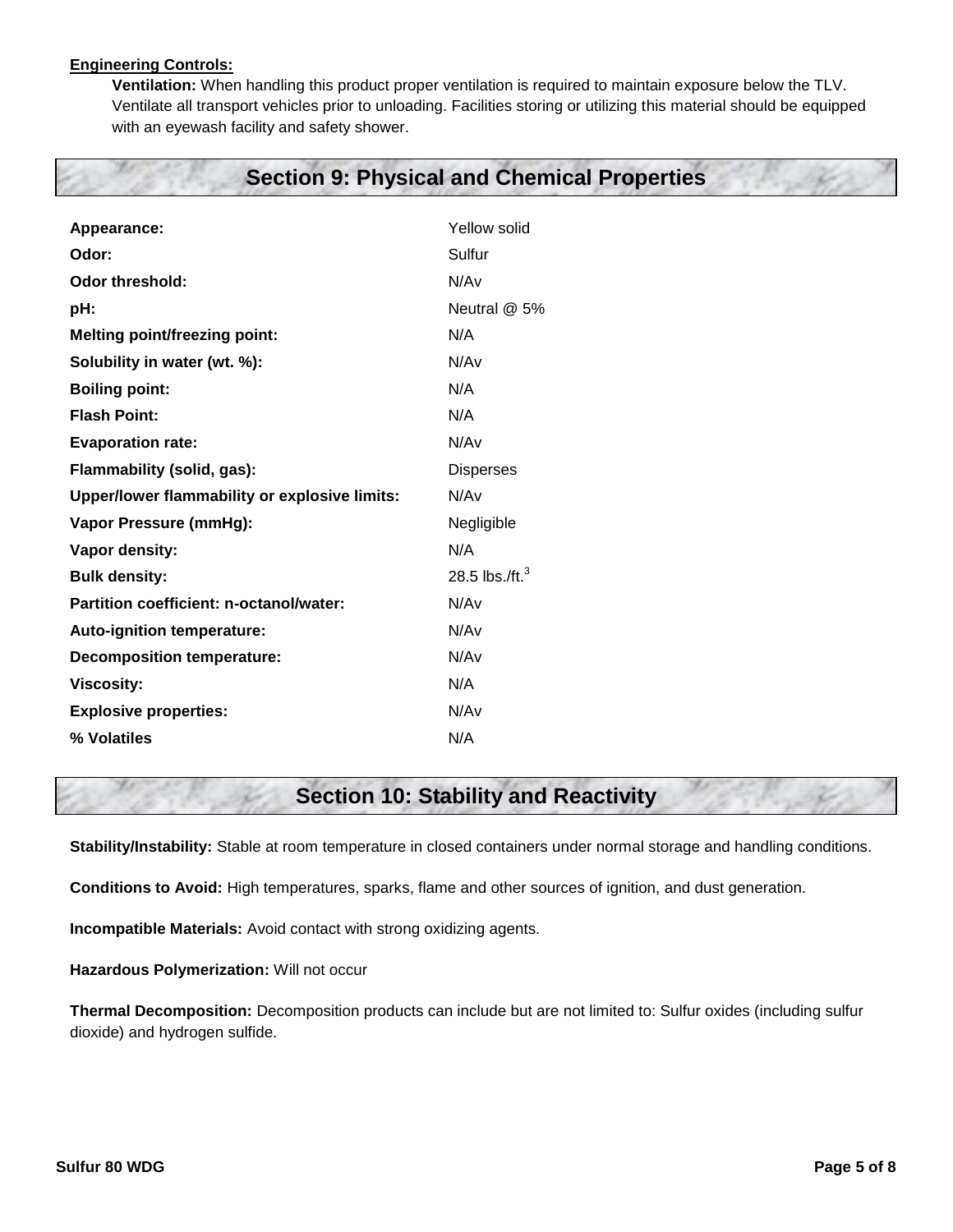# **Section 11: Toxicological Information**

Data presented for technical sulfur:

#### **Acute Toxicity:**

#### **Ingestion:**

Oral, LD50, (rat): >5000 mg/kg

#### **Dermal:**

Dermal, LD50, (rabbit): >2,000 mg/kg

#### **Inhalation:**

LC50, (rat):  $> 2.56$  mg/L

#### **Eye Irritation (rabbit):**

Moderately irritating

#### **Skin Irritation (rabbit):**

Non-irritating

#### **Sensitization Skin:**

Non-sensitizer (Guinea Pig)

#### **Chronic Toxicity:**

At low levels generally recognized as safe

#### **Carcinogenicity:**

Not likely to be carcinogenic in humans

**Teratogenicity, mutagenicity, and other reproductive effects:** None known

# **Section 12: Ecological Information**

#### **Data provided for technical sulfur:**

#### **ENVIRONMENTAL FATE:**

Non-toxic to bees and birds. Practically non-toxic to aquatic organisms.

#### **Persistence and Degradability:**

 Sulfur is a component of the environment and there is a natural cycle of oxidation and reduction reactions which transforms sulfur into both organic and inorganic products. Elemental sulfur is slowly converted to sulfate in soil by the action of autotrophic bacteria. Elemental sulfur leaches in soil as sulfate at a slow rate.

#### **Aquatic Toxicity:**

- Rainbow Trout, 96 hour, LC50: >180 ppm
- Bluegill, 96 hour, LC50: >180 ppm
- Daphnia magna, 48 hour, EC50: >5,000 ppm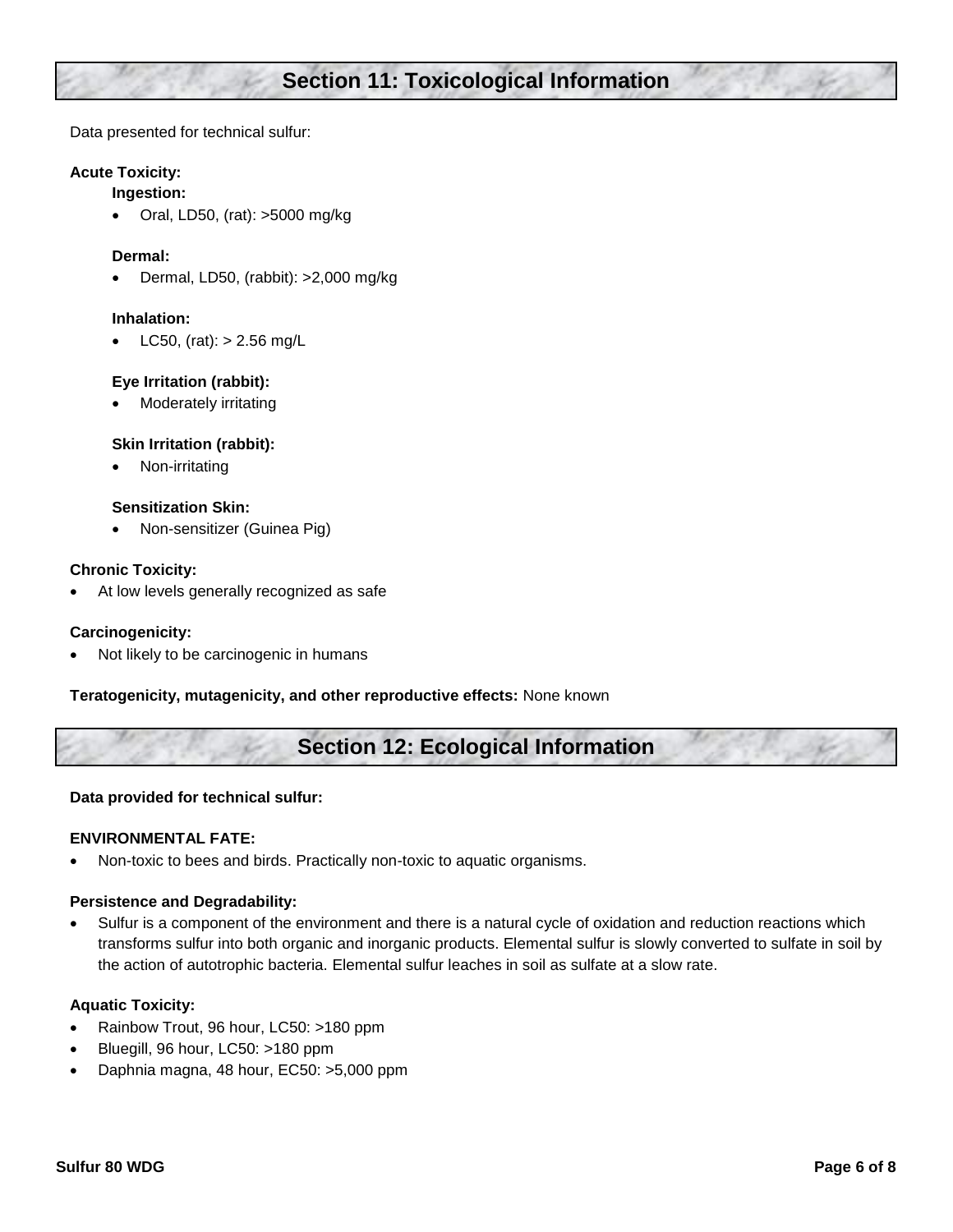#### **Bird Toxicity:**

Bobwhite Quail, 8d, LC50: >5,620 ppm

### **Section 13: Disposal Considerations**

If wastes and/or containers cannot be disposed of according to the product label directions, disposal of this material must be in accordance with your local or area regulatory authorities. This information presented below only applies to the material as supplied. The identification based on characteristic(s) or listing may not apply if the material has been used or otherwise contaminated. It is the responsibility of the waste generator to determine the toxicity and physical properties of the material generated to determine the proper waste identification and disposal methods in compliance with applicable regulations. If the material as supplied becomes a waste, follow all applicable regional, national and local laws.

### **Section 14: Transport Information**

**DOT:** Not regulated - See 49 CFR 173.132 (b) (3) & 1712.1-1 Appendix A

**IATA:** Not regulated

**IMDG:** Not regulated

**Freight description:** Agricultural Fungicide, solid, n.o.s.

#### **ERG Guide No.:** 171

This information is not intended to convey all specific regulatory or operational requirements/information relating to this product. Additional transportation system information can be obtained through an authorized sales or customer service representative. It is the responsibility of the transporting organization to follow all applicable laws, regulations and rules relating to the transportation of the material.

### **Section 15: Regulatory Information**

#### **OSHA Hazard Communication Standard:**

- **This product is a "Hazardous Chemical" as defined by the OSHA Hazard Communication Standard, 29 CFR 1910.1200.**
- **EPA FIFRA INFORMATION:**

**This chemical is a pesticide product registered by the United States Environmental Protection Agency and is subject to certain labeling requirements under federal pesticide law. These requirements differ from the classification criteria and hazard information required for safety data sheets (SDS), and for workplace labels of non-pesticide chemical. The hazard information required on the pesticide label is listed out below. The pesticide label also includes other important information, including directions for use.**

**EPA/CERCLA Reportable Quantity:** None known

#### **SARA/TITLE III:**

- **Sec. 302. Extremely Hazardous Substance Notification:** This material is not known to contain any Extremely Hazardous Substances.
- **Sec. 311/312. Hazard Categories:** Immediate health hazard
- **Sec. 313. Toxic Chemical(s):** This material is not known to contain any Toxic Chemical constituents.
- **RCRA Waste Code:** Not applicable